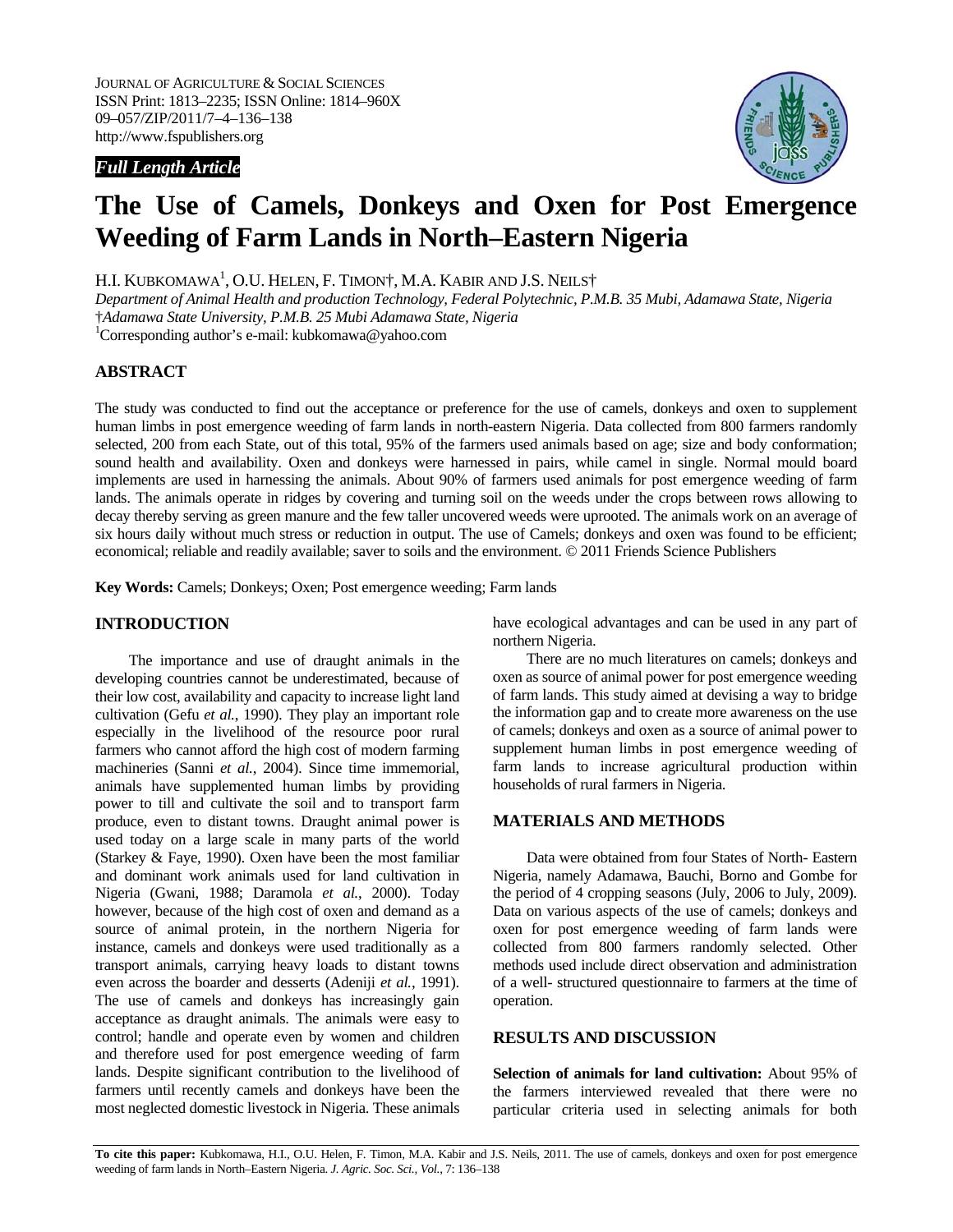preparation and weeding of farm lands. The farmers in the study areas select animals based on age; body size and conformation and availability. Any healthy animal of 3-6 years old irrespective of sex can conveniently pull plough of any kind. This corroborates the report of FAO (1972) that in practice animals used for draught purposes were selected on the basis of size, conformation, age and sound health.

**Implements used in harnessing and training of animals:**  Implements/materials used include normal mould boards used in the secondary tillage or weeding of farm lands. Mouth guides made from jute, bamboo leaves and or grasses is applied to prevent the animals from eating crops during the operation.

**Preference for animal power to other methods of weed control by the farmers:** Based on this study about 90% of farmers use animals in post emergence weeding of their farm lands. Others revealed that they were pushed to using especially camels and donkeys for the above mentioned purpose by the lost of the greater percentage of their cattle to disease outbreaks and the economic meltdown of the country. The farmers used animals, because of draught efficiency; easy to train; no technical know-how required; hardy; stronger; fatigue and hardship tolerant; easy to control even by women and children; faster during operation than human limbs; wide field coverage within few hours However, similar findings have been reported by Rai *et al*. (1991), Rai and Raghvendar (1994) and Bhakat *et al.* (2002).

**Weed control:** Draught animals are used for post emergence weeding of the farm lands with minimal negative effect on soils compared to tractors. The animals operate in ridges by covering and turning the soil on the weeds under the crops between rows allowing to decay thereby serving as green manure. The few taller uncovered weeds were uprooted by another person as shown in (Figs. 1, 2 & 3). Also, the shorter crops buried were uncovered by the same person following the operators from behind.

Out of the 800 farmers contacted none of them uses modern method of weed control. Most farmers also do not have the capacity to keep pace with the increasing technical sophistication of the agricultural modern facilities where available. Chemicals are expensive and could burn and destroy their crops and cause environmental pollution and reduce soil micro flora. The animals work on the average six hours per day without much stress or reduction in output.

**Management and disease control:** When not working, animals are left on free-range throughout the year especially in areas with wide expanse of land. Camels feed diurnally or nocturnally and are unrivalled in their ability to utilize desert and semi-desert vegetation (with certain attributes; thorny, odorous & secretive), which are unpalatable and unacceptable or inaccessible to many other animals (Schwartz *et al.,* 1983; Ghaji & Adegwa, 1986; Yagil, 1994). Although dromedaries are known to meet their dietary need mainly on trees and shrubs, interviews with farmers revealed that some grasses, found only in the rainy **Fig. 1: The use of camel for post emergence weeding of farm lands** 



**Fig. 2: The use of donkeys for post emergence weeding of farm lands** 



**Fig. 3: The use of oxen for post emergence weeding of farm lands** 



season, *Pennisetum* sp were also utilized by camels. Donkeys and oxen are fed with green fodder or concentrates and can utilize a wide range of agricultural by-products. During the rainy season, after the day's work or on workfree days, animals are allowed to graze natural forages in the